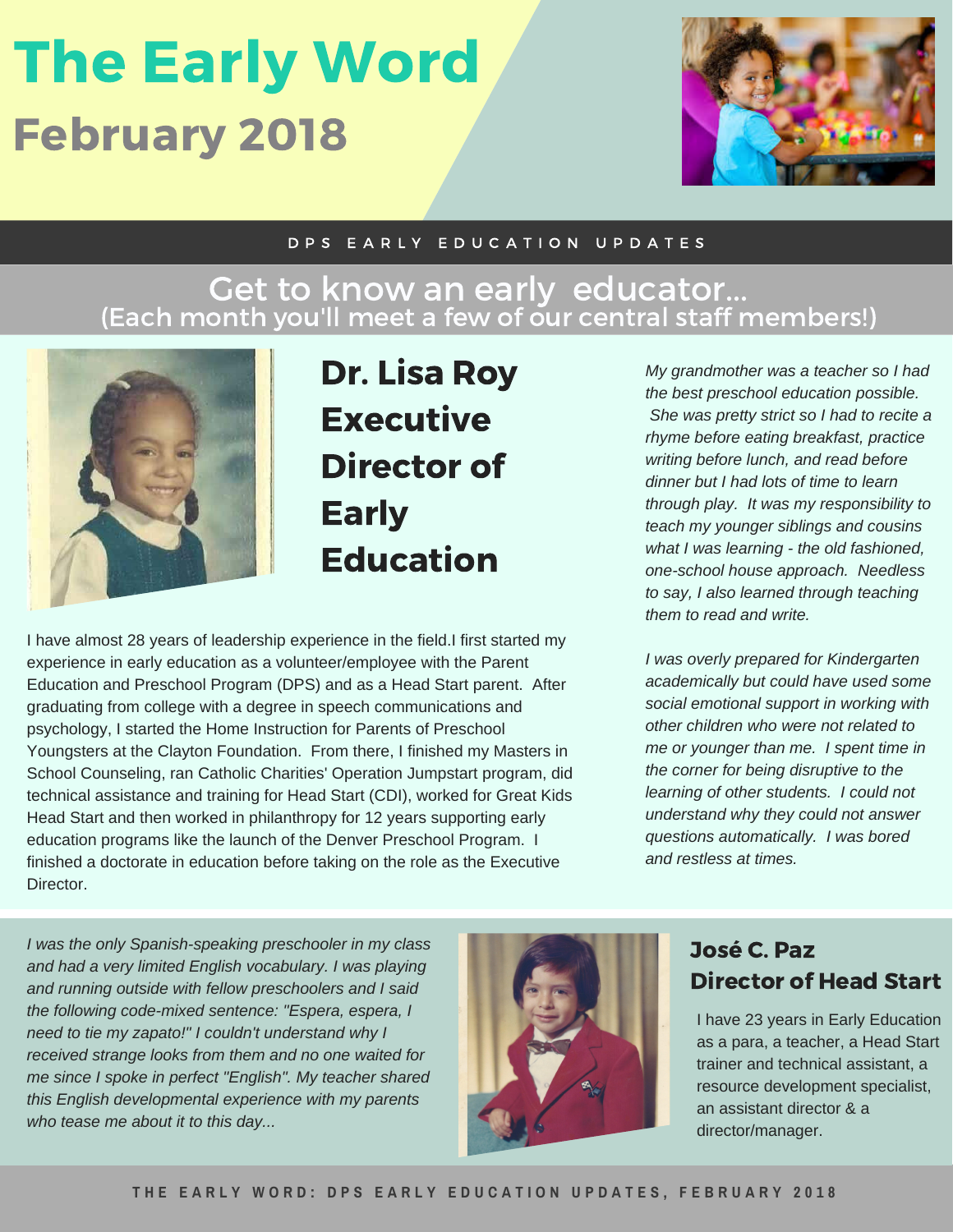# **DPS Early Education**

### **BY THE NUMBERS: 2017**